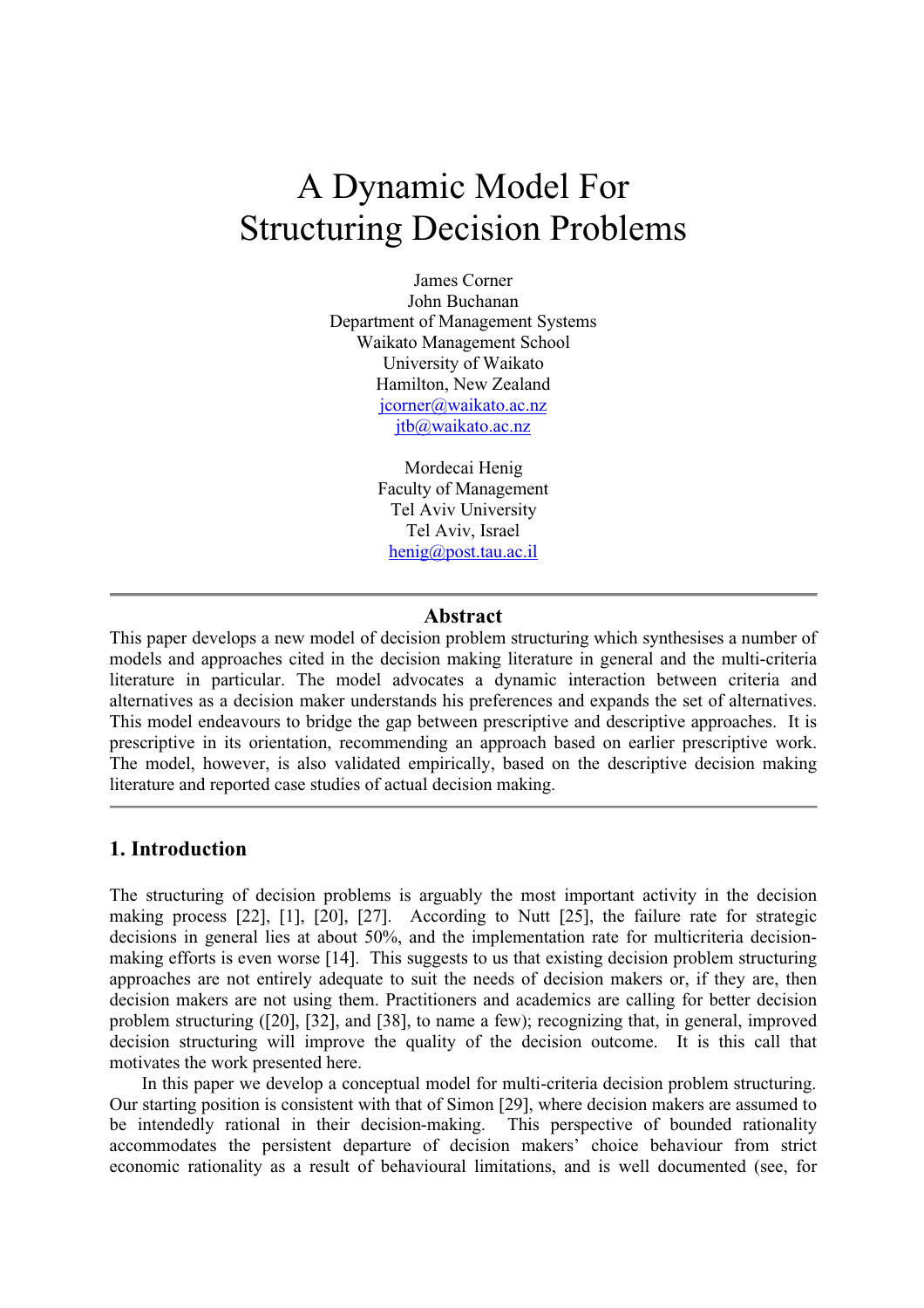example, [19] or [3]). Also, this approach brings together our earlier work on process concepts in multicriteria decision making [13], [5], [6], and that of other authors, notably Wright and Goodwin [38].

Such rational approaches to problem structuring typically involve the determination of alternatives, criteria, and attributes to measure the criteria. The goal is then to develop ways in which these components can be generated and considered relative to each other. Previous efforts at decision problem structuring (which include [35], [17], [13], and [38]) address the creation of criteria and alternatives, and present arguments about their inter-relationships in a static way. The model we present here involves the *dynamic* interaction of criteria and alternatives, which helps explain where these components come from and how they can influence each other in the structuring process. We offer this model as a descriptive model of problem structuring behaviour, in that it accommodates a number of empirically validated models of decision making. We further offer this model as a prescriptive model, in that it follows from the earlier prescription of Henig and Buchanan [13], and others cited above.

The distinction, and the gap, between descriptive and prescriptive models is important and reflects the different perspectives adopted by the Psychology and Management Science research communities, respectively. The descriptive perspective focuses on how we actually make decisions and the underlying reasons for such behaviour. The prescriptive perspective considers how we should make decisions with a view to improving the quality of decision-making, both in terms of process and outcome.

This paper, then, bridges the gap between prescriptive and descriptive models of decision making. Prescriptive models lack empirical validity and often require a standard of rationality that is theoretically satisfying but practically unobtainable. Descriptive models, while rich in their description of real behaviour, are often context-dependent (in respect of both decision making context and decision maker cognition), thereby limiting their general applicability for prescription. One principle underlying our approach here is to draw heavily from both perspectives and synthesise them into an approach that has a well-reasoned foundation, clear empirical support and which potentially can be used in practice.

# 2. Defining Problem Structuring

Simon [31] proposed a three-phase decision process that continues to be the foundation for many decision making methodologies. The three phases of this well-known process model are intelligence, design and choice. Intelligence involves determining if a problem that has occurred actually requires a decision, which in turn involves some information gathering activities. Once the decision has been identified, the design phase begins – which we refer to as decision problem structuring – where alternatives, criteria and attributes are identified and considered. The final phase is choice which, based on identified criteria, describes the activity of selecting the most appropriate course of action (alternative). Since our emphasis is on multiple criteria, the identification and role of criteria in the design stage is of immediate and particular importance. Simon later added, but rarely discussed, a fourth stage entitled review activity, which involved reviewing past choices.

Despite the development of many models that describe and prescribe the structuring of decision problems, it remains as much art as it does science. There is no single agreed upon definition of this important aspect of the decision process. However, we adopt the definition provided by Keller and Ho [17]: the specification of states of nature, options, and attributes for evaluating options.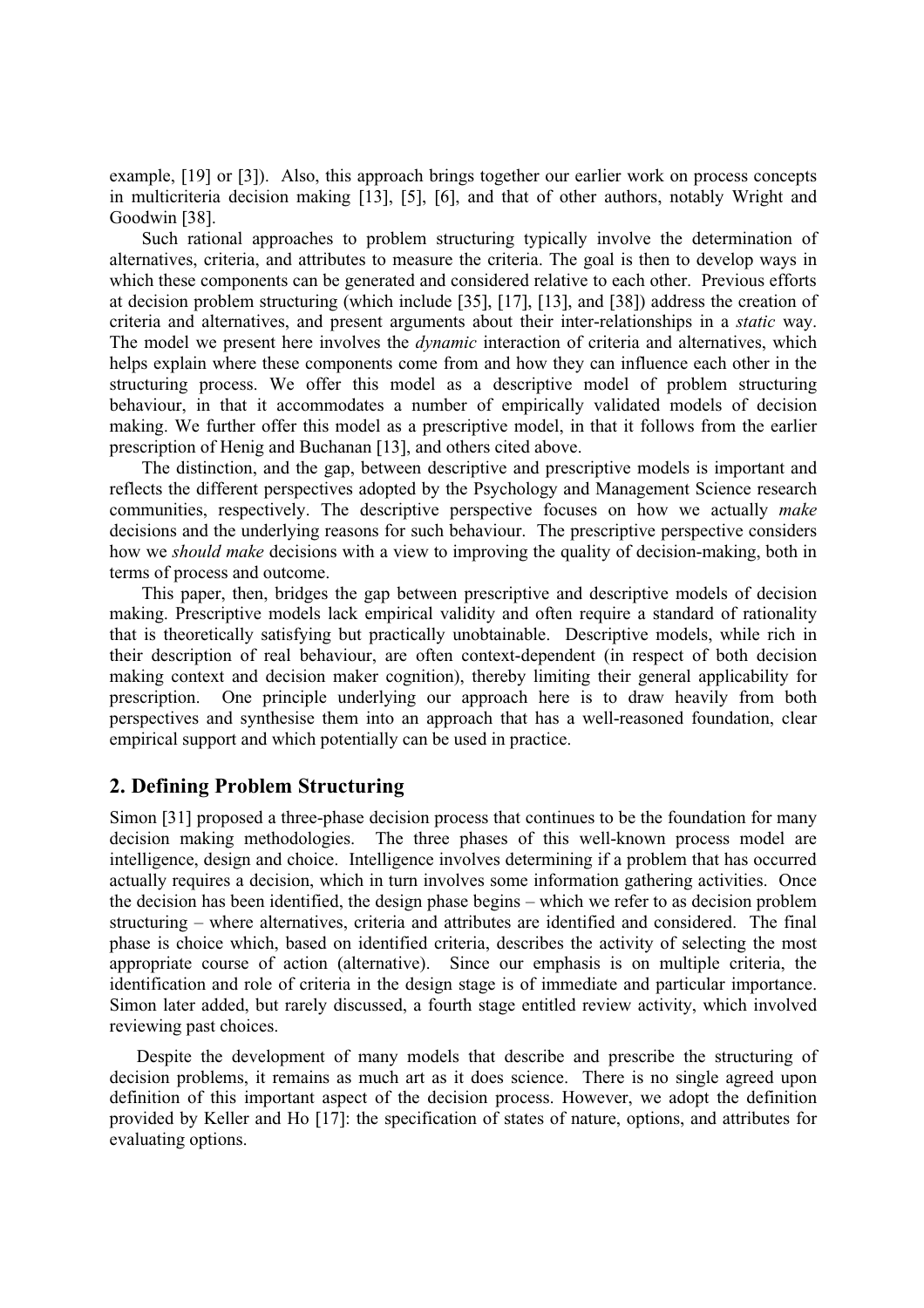Woolley and Pidd [39] propose a scheme for categorising definitions and approaches to problem structuring. Although their review of problem structuring may appear dated, their categorisation captures the philosophical differences of these approaches. Their four streams are:

- A Checklist Stream, where problems are seen as failures or breakdowns, so a step-by-step procedure is sufficient to correct the problem.
- A *Definition Stream*, where problems are seen as a collection of elements such as criteria and alternatives, and the goal is to put these elements, or variables, into some sort of (decision) model.
- A *Science Research Stream*, where quantitative data is gathered in an effort to uncover the "real" problem and its underlying structure.
- A People Stream, where problems are individual and/or social constructions of differing realities, so problems do not exist as concrete entities, but from different perceptions.

We give particular attention to the definition and science research streams as most approaches for structuring decision problems fall into one of these. The checklist stream addresses simple, routine decision problems, such as diagnostic checking. Soft Systems Methodology [7], where multiple perspectives are considered, is one example of the last stream. In terms of streams two and three, an important distinction should be made. Problem structuring approaches that assume a particular structure a priori belong to the definition stream. Most decision problem structuring (including our proposed approach) falls into this stream. For example, Decision Analysis [16] and [28], assume a particular structure of criteria (that is, an objectives hierarchy) and alternatives and seek to formulate the decision problem according to that structure. Stream three, however, is more consistent with traditional Operations Research (OR) modelling. Here, data are uncovered about the problem and, based on this data, an appropriate structure is used, typically some type of OR model. While a range of models potentially exists, the particular choice of model is determined from scientific research of the problem data; that is, it comes from the data rather than being a priori assumed. In addition to OR modelling, stream three is well exemplified by Gordon et al.'s [12] nine generic problem structures, which include new product, distribution channel, acquisition, divestment, capital expenditure, lease-buy, make-buy, pricing, and manpower planning problem structures. Our proposed approach is firmly grounded in the *Definition* stream.

We note that while Woolley and Pidd's *People* stream seems conceptually different from the others, one can argue that the other three streams might be occurring within the differing realities of the many individuals involved in a particular decision problem. That is, the first three streams might capture the different structuring approaches available, while the fourth stream recognises that not all decision makers structure a given decision problem in the same way. As we point out later, this latter statement seems to be true.

Most decision modelling/structuring, and especially multicriteria decision making, is based on a conceptualisation in terms of criteria and alternatives. Criteria and alternatives are mutually defined, and are the fundamental components of any multicriteria decision problem. Criteria reflect the values of a decision maker and are the means by which alternatives can be discriminated. Alternatives are courses of action which can be pursued and which will have outcomes measured in terms of the criteria. Henig and Buchanan [13] and Buchanan *et al.* [6] present a conceptualisation of the multicriteria decision problem structure in terms of criteria and alternatives, with attributes as the bridge between them. More precisely, attributes are the objectively measurable features of the alternatives. Therefore, the decision problem was structured so as to separate the subjective components (criteria, values, preferences) from the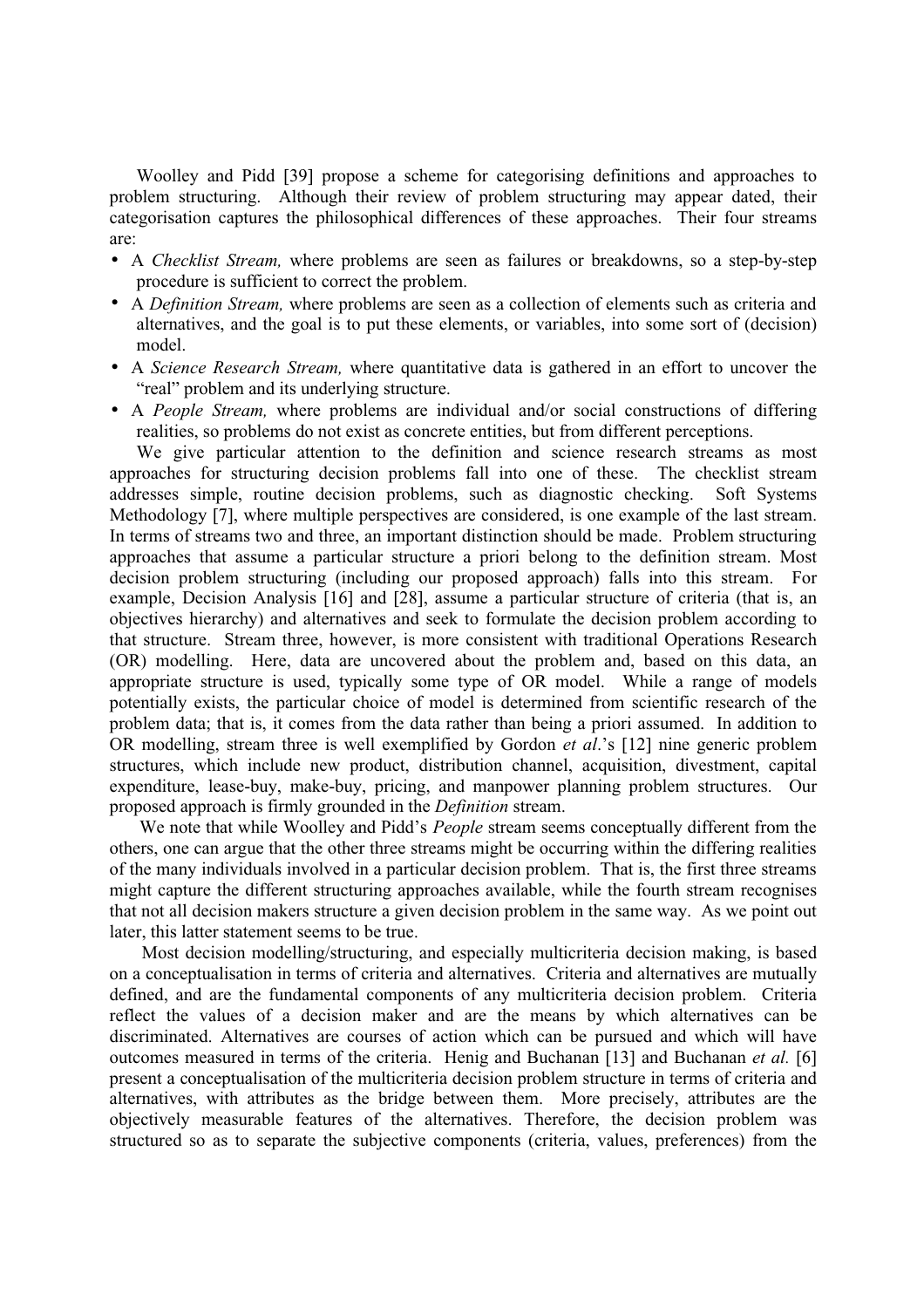objective components (alternatives and attributes), with a view to improving the decision process. This model is presented in Figure 1.



1. Mapping Between Criteria and Attributes, Attributes and Alternatives [6].

Figure 1 is a static conceptualisation, or model, of a decision problem consistent with Woolley and Pidd's [39] definition stream. It presents a framework comprising the components of criteria, alternatives, attributes and their interrelationships, and proposes a partition into subjective and objective aspects.

Recent discussions have occurred in the literature regarding the creation of and interrelationships between all these structuring elements. Keeney [15] provides a way of thinking whereby criteria are identified first in the decision making process, then alternatives are creatively determined in light of such criteria and choice is then made. Known as value-focused thinking (VFT), this has been advocated as a proactive approach wherein explicit consideration of values leads to the creation of opportunities, rather the need to solve "problems." However, Wright and Goodwin [38] suggest that values are not sufficiently well formed in the early stages of decision making to be able to do this. They agree with March [21] that values and criteria are formed out of experience with alternatives and suggest decision simulations as a way to discover hidden values and, subsequently, promising alternatives. Subsequent comments by noted researchers in the same issue as their paper appear to agree with them, but argue that such simulations might have difficulties in practice. **EXERCT CONSIDERATIVE CONSIDERATIVE CONSIDERATIVE CONSIDERATIVE CONSIDERATIVE CONSIDERATIVELY AND THE CONSIDERATIVELY AND THE CONSIDERATIVELY AND THE CONSIDERATIVELY AND THE CONSIDERATIVELY AND THE CONSIDERATIVELY AND THE** 

We call the process of first determining alternatives, then applying value and preference information to them in order to make a choice, alternative-focussed thinking (AFT), as do many others. It is clear from the descriptive decision making literature that AFT is easily the more dominant procedure (for example, [24]). This is also the case when one considers the prescriptive multicriteria decision making literature. The majority of these prescriptive models explore decision maker values in the context of an already fixed and well-defined set of alternatives. This imbalance is not surprising. In Figure 1, alternatives are objective, and in the experience of most decision makers, they are usually concrete and explicit; they are what decision makers most often confront. In contrast, criteria are subjective, abstract and implicit,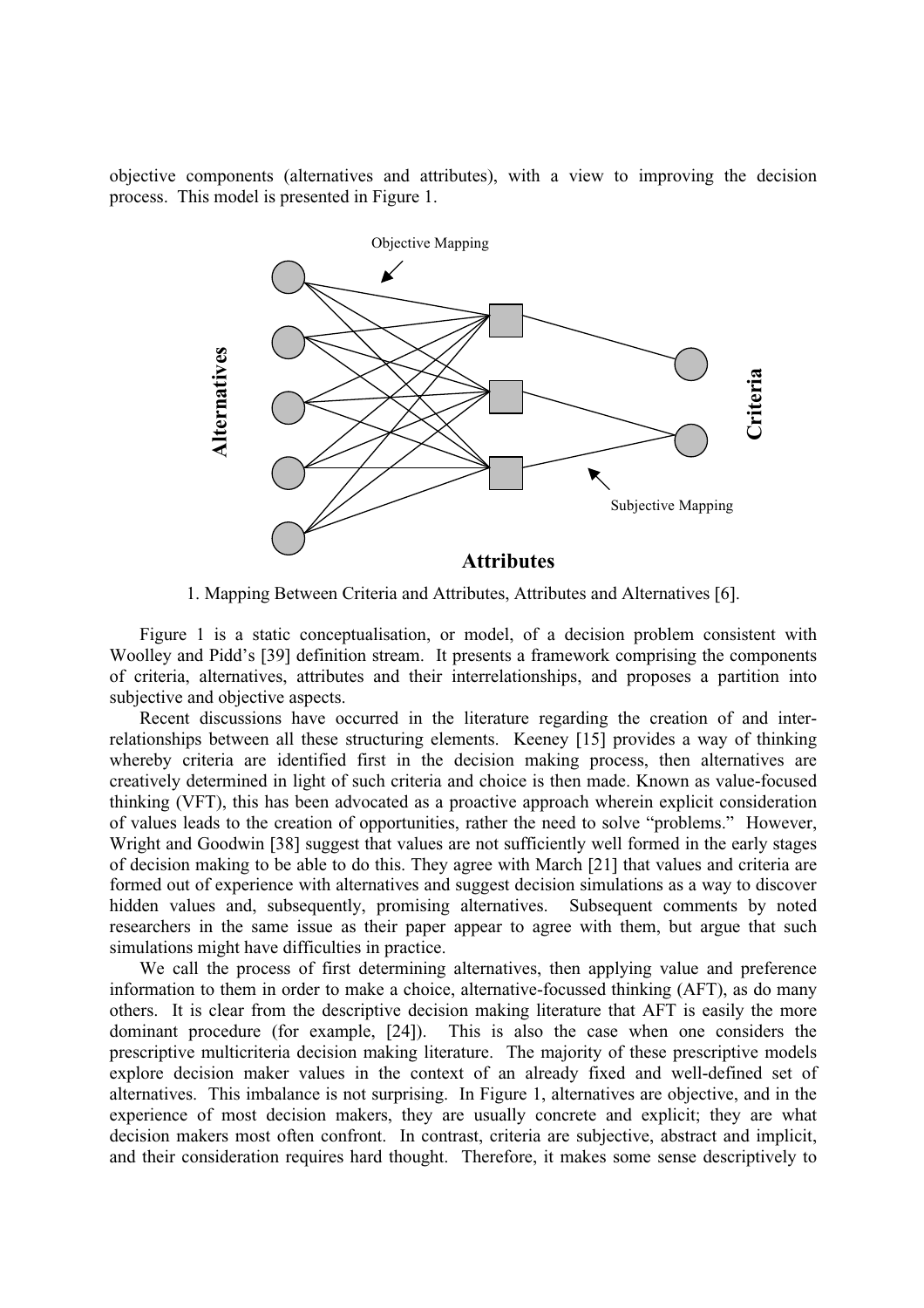start a decision process with what is obvious and measurable, such as alternatives. This discussion gives rise to the conceptual model of problem structuring presented in the next section.

## 3. A Dynamic Model

The model presented in Figure 1 merely specifies problem structuring elements and does not give rise to a process of problem structuring. It does not specifically address the process of how preferences can be better understood or how the set of alternatives can be expanded. How are the elements of such a structure (criteria, attributes and alternatives) generated to begin with? That is, where do alternatives come from? And where do criteria come from?

In order to address these questions, we build upon the model in Figure 1. It is difficult to determine which should or does come first – criteria or alternatives – since both are vitally important to the decision problem structuring process. However, our own casual observations of decision-making activity suggest that both generate the other interactively. This is supported by the literature. For example March [21], as cited by Wright and Goodwin [38], argues that experience with and choice among alternatives reveals values – and by implication, criteria. This is the thrust of Wright and Goodwin. Decision makers need to "test drive" – undertake a decision simulation of – the alternatives in order to find out what they really want.

Henig and Buchanan [13] proposed that attributes form the bridge between criteria and alternatives and act as a translation mechanism. That is, as we soon illustrate by example, a decision maker moves from considering criteria to attributes to alternatives. This idea, together with the above discussion, gives rise to a new model of decision problem structuring involving these components. Our proposed model is presented simply in Figure 2, without attributes. The model shows criteria and alternatives joined in a sort of causal loop, with entry into the loop either using AFT (dotted line) or VFT (solid line). This interactive model states that thinking about alternatives helps generate criteria, and vice-versa. That is, neither of these two structuring elements can be thought of alone, independent of the other.



2. A Dynamic Model of Problem Structuring, Relating Alternatives and Criteria

As an illustration of the dynamic model of Figure 2, consider a car purchase decision. While driving down the road in your car, you decide it is time to replace your car. Perhaps you think that the car is old and costs a lot to repair, and it does not have the acceleration it used to have. Thus, you have begun to identify a gap in performance, between what you have and what you want. In Simon's terminology, identification of a gap belongs in the intelligence phase; Nutt [24], in his description of decision-making cases, suggests that all decision structuring begins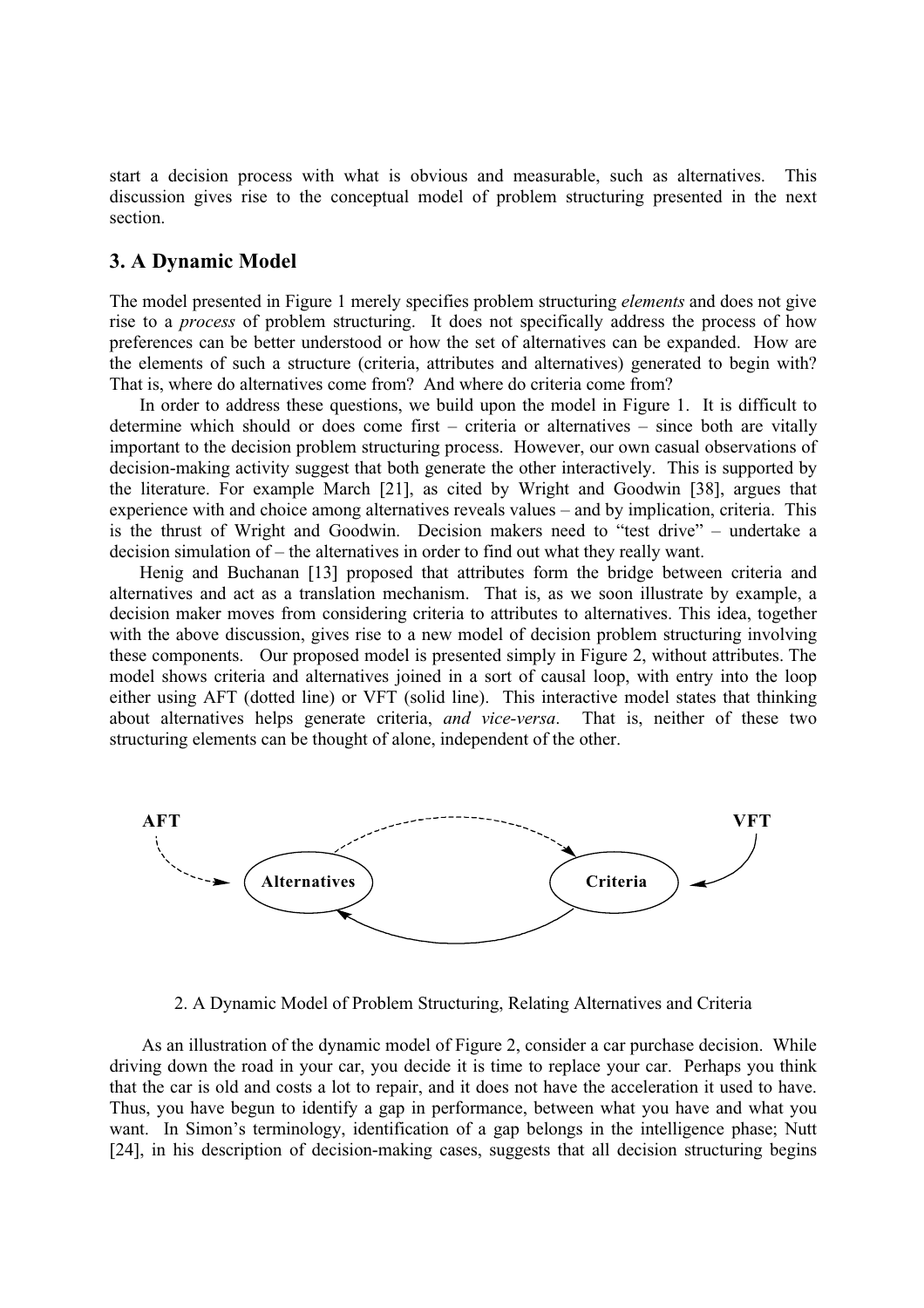with a gap. The gap in this illustration is a gap in values or criteria, which suggests that the process began with VFT, since you are loosely thinking about criteria (or, at least, discrepancies in criteria). But where did these thoughts about performance, about criteria, come from? They most likely originated from some consideration of alternatives; perhaps comparing your present car with a recollection of your car when it was new. It is therefore not entirely clear whether you necessarily started with VFT or AFT, and continuing the backward regression could justify starting with either. Perhaps where you started does not matter. However, you do start on the "decision journey" and you initially give your attention to either criteria or alternatives. Let us just say that in this illustration, your initial focus is on criteria.

However, as you drive your car, you begin to notice that certain other cars also look appealing, say Brand X, since they appear quick to accelerate, reasonable in price, and are about the size of your current car. In terms of our model, then, you now have moved in your thinking from the criteria oval to the alternatives oval. So, you go to the closest Brand X dealership to investigate further the Brand X cars you have observed while driving. You quickly notice that their prices generally are very reasonable and you "test-drive" a few of them; that is, you experience first hand some of the alternatives and learn more about their attributes. You discover that while they are quick and about the same size as your current car, they also seem more "tinny" than your sturdy old car. You thus start thinking about safety issues and how the modern highway is full of sport utility vehicles (which have high profiles). You deem that your small compact is no longer appropriate on the same road as such vehicles, so safety becomes a salient issue in this decision problem. By considering these particular attributes of the alternatives, you now have surfaced a new and different objective (that is, you have moved back over to the criteria oval in Figure 2).

Next you start to investigate other car brands (alternatives), and realise that there are a range of other manufacturers that address your previously stated criteria, as well as this new criterion of safety. Test-driving these new models then leads to further new criteria (such as a "roominess" or "salvage value" criterion), and so the iteration between criteria and alternatives continues. How choice ultimately is made is not our concern in this paper, but as outlined here, structuring is shown as a dynamic interaction between criteria and alternatives. It demonstrates one problem with just VFT, as implied in a quote by Nutt ([24], page 247), who paraphrased Wildavsky [37], "...managers do not know what they want until they can see what they can get." It also highlights the main problem with just AFT. AFT would require a decision maker to generate all alternatives a priori, perhaps only Brand X and a few others, then apply preferences to choose from among this set. No opportunity would have been available in such a procedure for discovering what is truly wanted in the decision problem, since values and criteria would have been considered too late in the decision problem structuring process.

# 4. Validating The Model Descriptively

This section considers the empirical or descriptive validity of the dynamic model. The first test determines whether or not our model accommodates current descriptive theories and models of decision making. There are many descriptive theories of decision making. Many descriptive models deal with the entirety of the decision making process [22], [23], or just with the choice phase [10], [33]. However, we pay particular attention here to those decision making models that on the surface concentrate mainly on decision problem structuring. Consequently, we consider three of the more enduring and valid models in the descriptive literature, relative to our dynamic model: Recognition-Primed Decisions [18], Image Theory [4] and the Garbage Can Model [8].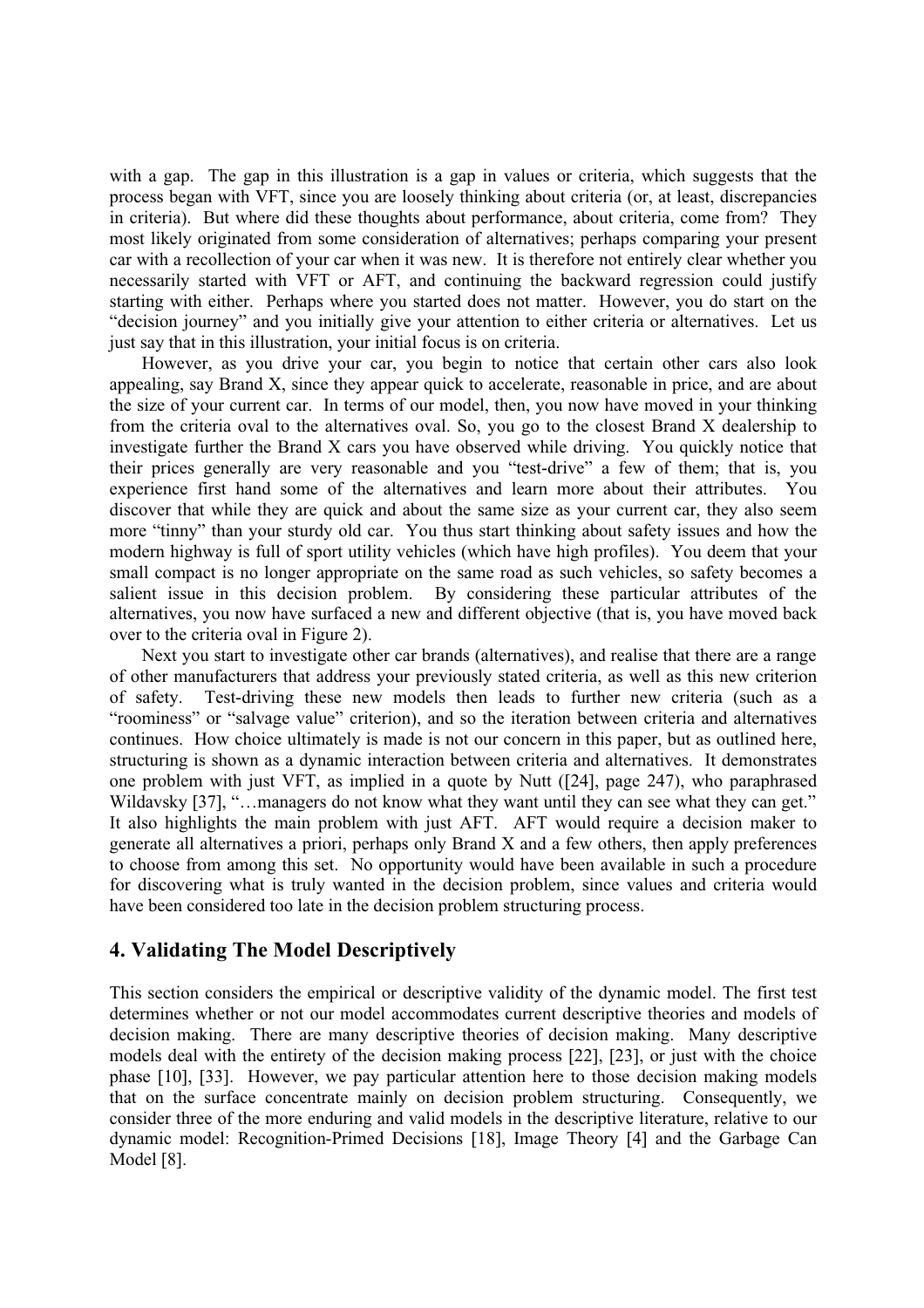To summarize this part of the validity tests, we feel that at least two of the currently popular descriptive models of decision-making (Recognition Primed Decisions and Image Theory) provide empirical support for our model. That is, there are elements of these two models that indicate that decision makers develop some sort of interaction between criteria and alternatives, which forms the basic concept underpinning our model. This interaction, however, is not necessarily valid for all descriptive models of the decision making process. One might argue that the Garbage Can Model has no real structuring phase at all, so no current model of problem structuring would seem to fit this model.

Our second validation test determines if empirical evidence seems to be explained by our model. We use two previously published large sample studies of decision cases involving real managers, both by Nutt [24], [26]. These studies provide empirical support for Figure 2 as a descriptive model of the problem structuring process for some decision makers. That is, Nutt's [24] Reframing formulation process and Nutt's [26] Cyclical Search alternative uncovering process each seem to be similar to our model. However, we note that each of these processes were the least used in Nutt's two studies. This is not surprising. It is well known that when using iterative processes, a decision maker's tendency toward satisficing often results in premature termination – this is what satisficing is. In practice, decision makers seem to stop early and consequently do not gain the benefits from that extra iteration.

Also, since these two models of Reframing and Cyclical Search were the most successful in Nutt's studies, this suggests that Figure 2 has potential as a good prescriptive model for the decision problem structuring process.

### 5. Discussion

Watson [36] and Dando and Bennett [9], among others, reject the supremacy of the rational model of decision making as being impractical and at odds with actual decision making behavior. The tendency for decision makers to discard values and even attributes is well documented. French [11] and Kasanen, et al. [14] argue that the assumptions assumed by many methods may not agree with the practical findings of behavioral science. It should not be surprising, then, that some non-quantitative methods, apparently without any rational basis, attract the attention of decision makers. This suggests that there is a demand for decision making tools provided they are tailored to actual decision maker behavior. Furthermore, Henig and Buchanan [13], conclude that the decision making process should not focus on selection, which is at the heart of the rational decision making paradigm, but rather involve understanding and expanding. They advocate a shift in the rational model of decision making and not a total rejection of it. The goal of finding "the right answer" is not what decision making should be all about.

The reader may now justifiably ask, "so which method do you recommend for the decision maker who needs advice?" Our answer is: clearly, any method that endeavors to understand and expand - in this case, as applied to alternatives and criteria. Figure 2 shows how this is done; criteria not only evaluate the alternatives but also generate them. Alternatives are not only to be ranked and selected by criteria, but they also reveal criteria. This paper does not suggest a method for doing this in detail, but we have outlined here the theoretical, empirically grounded, foundation for decision problem structuring. This shifts the focus of methods away from techniques of selection, which are too technical, and should attract at least a few decision makers.

We reserve the development of a method for doing this for future research. Certainly, the decision simulation ideas mentioned by Wright and Goodwin [38] could be part of this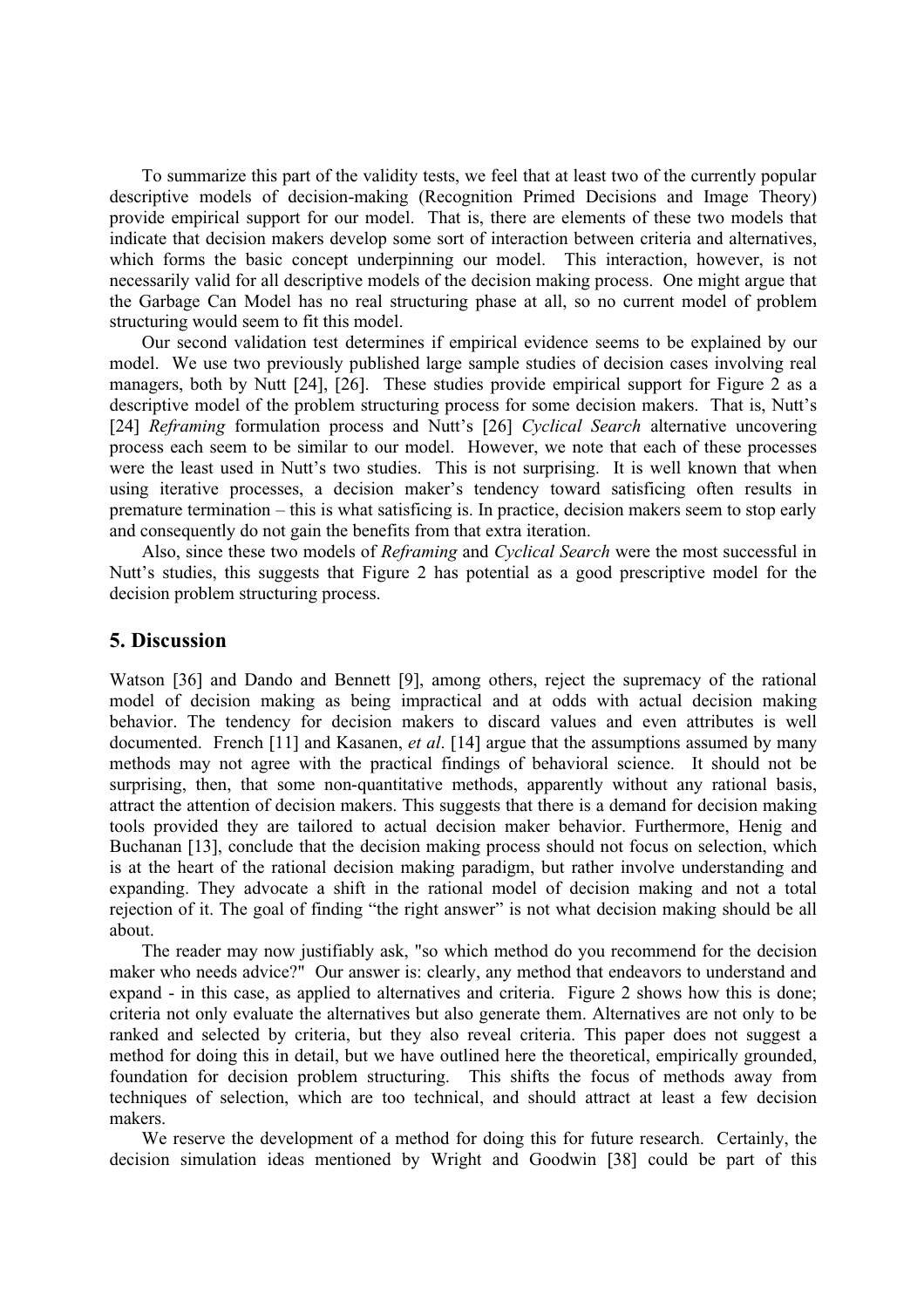development, and the literature on creativity should contribute as well (for example, [2]). However, we anticipate that decision makers should iterate between alternatives and criteria, at least twice, regardless of where they enter the loop. Certainly, more experienced decision makers might have an established history of such iterations, and they may not need as many new iterations as those less experienced. As Simon [30] has pointed out, the observed behavior of decision makers is to satisfice. In terms of our model, this means they perform only one iteration and prematurely stop the decision making process. The entire point of our model is that they can do better in their decision making if they perform two or more iterations.

We have restricted our discussion to the field of multi-criteria, since most real-life problems involve more than a single criterion. We note that our model, which attempts to allow decision makers to understand and expand their thoughts regarding criteria and alternatives, is similar to ideas mentioned by others in this field. Vanderpooten [34] argues that in any multi-criteria procedure, iteration should, or perhaps does, occur between two phases of the decision making process: learning and search. He states that decision makers do not have well formed preferences when facing a decision problem. Preference structures become better formed as decision makers relate past experiences and present explorations of alternatives to the decision problem at hand. He further states that the decision process is an iterative sequence of such activity, which appears conceptually similar to what we propose in this paper. Also, Kasanen, et al. [14] discuss how decision alternatives are not well developed during most decision processes and therefore need to be developed further using creative methods. They further discuss how not all decision-relevant criteria are known by the decision maker at the start and need to be discovered during the decision process. We think that our model helps address these problems in a practical way.

#### 6. References

- [1] Abualsamh RA, Carlin B, McDaniel Jr RR. 1990. Problem structuring heuristics in strategic decision making. Organizational Behavior and Human Decision Processes 45: 159-174.
- [2] Altshuller GS. 1985. Creativity as an Exact Science; New York: Gordon and Breach.
- [3] Bazerman M. 1990. Judgement in Managerial Decision Making; New York: John Wiley.
- [4] Beach LR, Mitchell TR. 1990. Image theory: A behavioral theory of decisions in organizations. In Research in Organization Behavior (Vol. 12). Staw BM, Cummings LL (eds). Greenwich, CT; JAI Press; 1-41.
- [5] Buchanan J, Henig M, Corner J. 1999. Comment on "Rethinking value elicitation for personal consequential decisions," by G. Wright and P. Goodwin. Journal of Multi-criteria Decision Analysis, 8(1): 15-17.
- [6] Buchanan JT, Henig EJ, Henig MI. 1998. Objectivity and subjectivity in the decision making process. Annals of Operations Research 80: 333-345.
- [7] Checkland PB. 1981. Systems Thinking, Systems Practice. Chichester: Wiley.
- [8] Cohen MD, March JG, Olsen JP. 1976. A garbage can model of organizational choice. Administrative Science Quarterly 17: 1-25.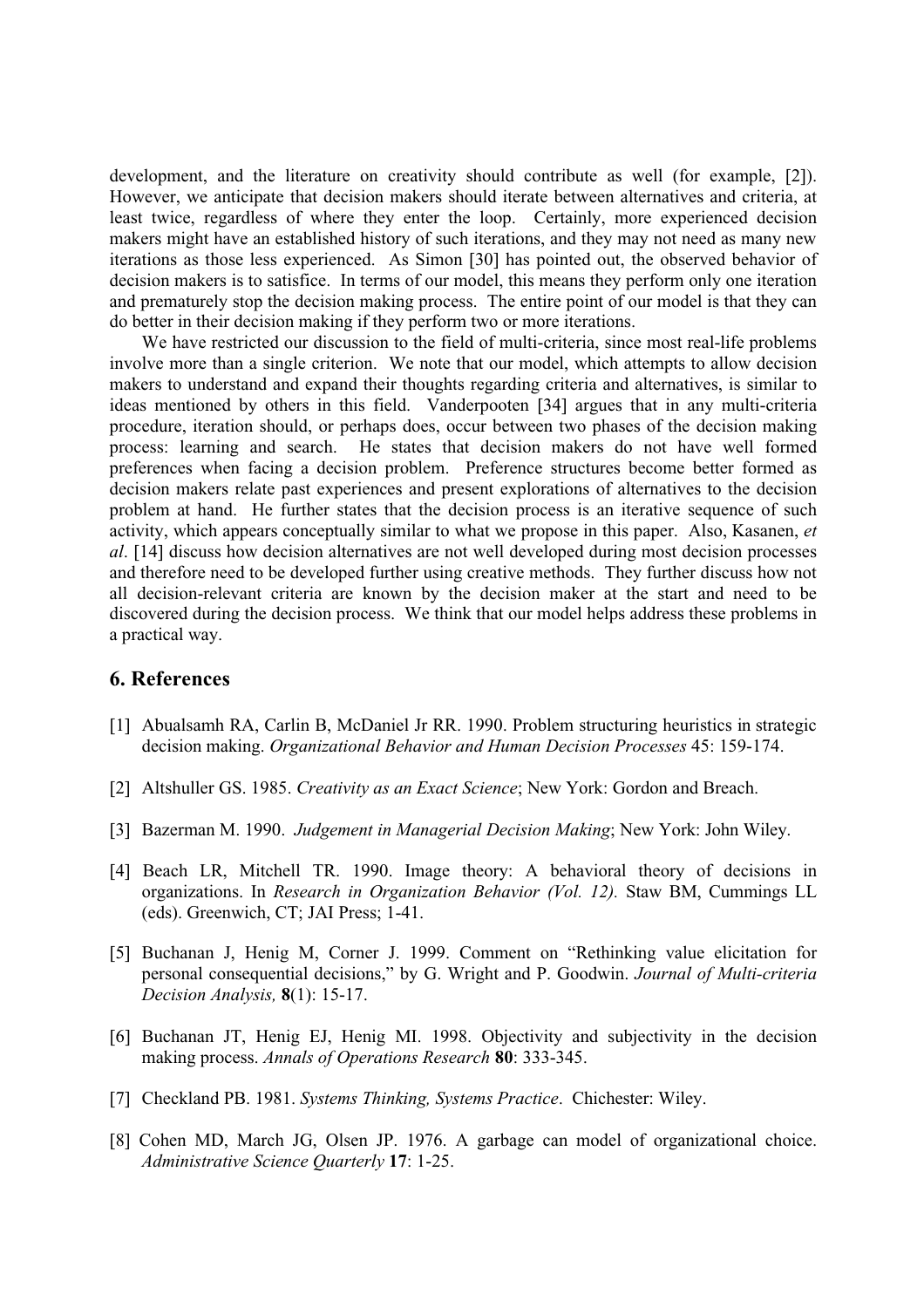- [9] Dando MR, Bennett PG. 1981. A Kuhnian crisis in Management Science? Journal of the Operational Research Society 32: 91-103.
- [10] Einhorn HJ. 1970. The use of nonlinear, noncompensatory models in decision making. British Psychological Society Bulletin 73(3): 221-230.
- [11] French S. 1984. Interactive multi-objective programming: Its aims, applications and demands. Journal of the Operational Research Society 35(9): 827-834.
- [12] Gordon LA, Miller DM, Mintzberg H. 1975. Normative Models in Managerial Decision-Making. New York: National Association of Accountants.
- [13] Henig M, Buchanan J. 1996. Solving MCDM problems: Process concepts. Journal of Multi-Criteria Decision Analysis 5: 3-21.
- [14] Kasanen E, Wallenius H, Wallenius J, Zionts S. 2000. A study of high-level managerial decision processes, with implications for MCDM research. European Journal of Operational Research 120(3): 496-510.
- [15] Keeney R. 1992. *Value Focused Thinking*. MA: Harvard University Press.
- [16] Keeney R, Raiffa, H. 1976. Decisions with Multiple Objectives. New York: Wiley.
- [17] Keller LR, Ho JL. 1988. Decision problem structuring: Generating options. IEEE Transactions on Systems, Man, and Cybernetics 18(5): 715-728.
- [18] Klein GA. 1989. Recognition primed decisions. In Advances in Man-Machine Systems Research. Rouse WB (ed). Greenwich, CT: JAI Press; 47-92.
- [19] Kleindorfer P, Kunreuther H, Schoemaker P. 1993. Decision Sciences: An Integrative Perspective. Cambridge: Cambridge University Press.
- [20] Korhonen P. 1997. Some thoughts on the future of MCDM and our schools. Newsletter, European Working Group "Multicriteria Aid for Decisions" 2(10): 1-2. CHECK
- [21] March JG. 1988. The technology of foolishness. Civil r konomen (Copenhagen) 18, 1971. Reprinted in March JG. Decisions and Organisations. Oxford: Blackwell.
- [22] Mintzberg H, Raisinghani D, Theoret A. 1976. The structure of unstructured decision processes. Administrative Science Quarterly 21(2): 246-275.
- [23] Nutt P. 1984. Types of organizational decision processes. Administrative Science Quarterly, 29(3): 414-450.
- [24] Nutt P. 1993. The formulation processes and tactics used in organizational decision making. Organization Science 4(2): 226-251.